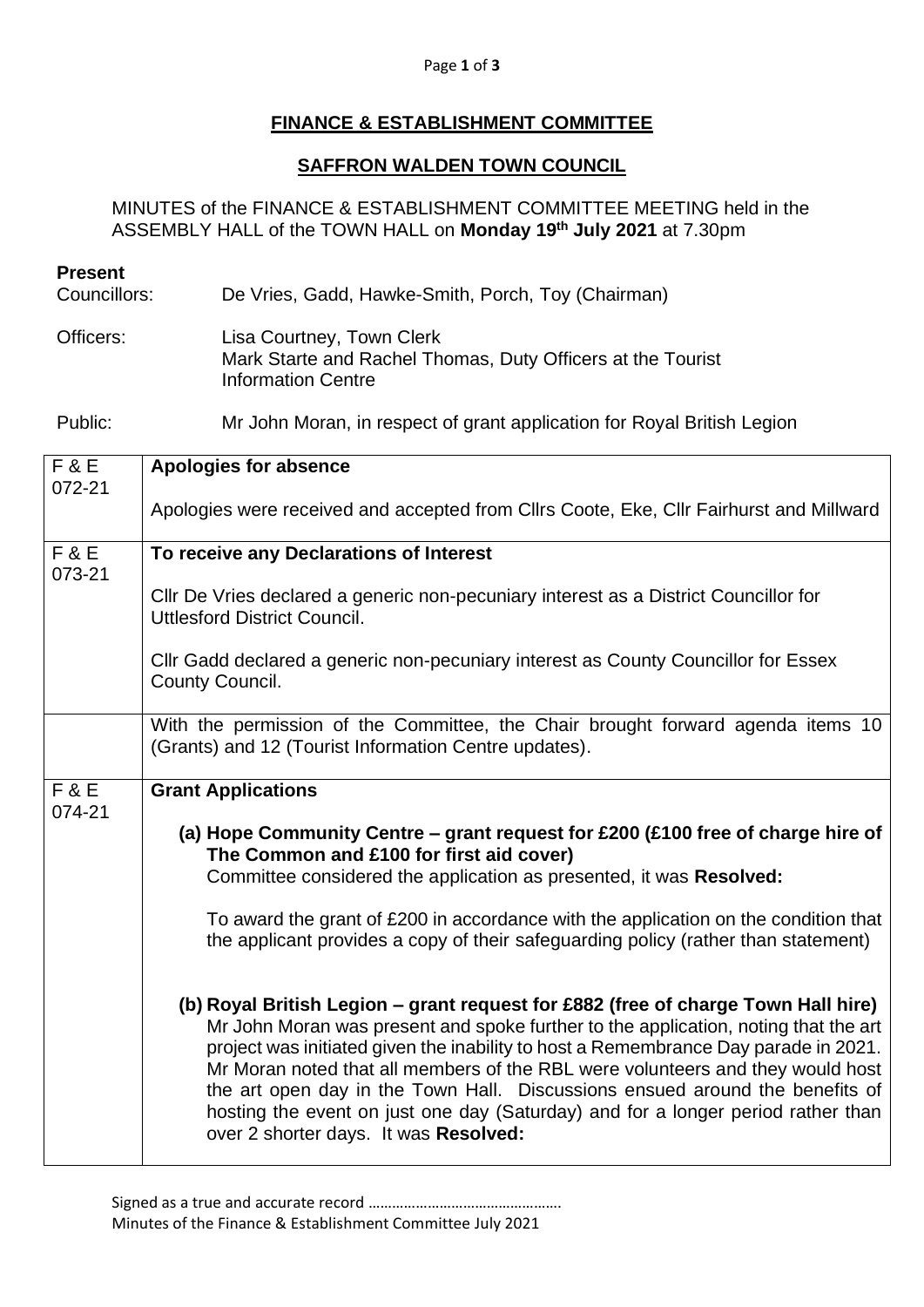|                          | To award the grant for free of charge hall hire to cover the cost for hiring on<br>Saturday 16 <sup>th</sup> October; RBL to confirm precise timings with the SWTC Bookings<br>Officer. Mr Moran was content with the revised timings.                                                                                                                                                                                                                                                                                                                                                                                                                                                                                                     |  |
|--------------------------|--------------------------------------------------------------------------------------------------------------------------------------------------------------------------------------------------------------------------------------------------------------------------------------------------------------------------------------------------------------------------------------------------------------------------------------------------------------------------------------------------------------------------------------------------------------------------------------------------------------------------------------------------------------------------------------------------------------------------------------------|--|
|                          | (c) Boy's Brigade - 1 <sup>st</sup> Saffron Walden Company<br>Committee received with grateful thanks the letter from the Boy's Brigade which<br>thanked the Town Council for a recently awarded grant                                                                                                                                                                                                                                                                                                                                                                                                                                                                                                                                     |  |
| F&E<br>075-21            | <b>Tourist Information Centre (TIC)</b>                                                                                                                                                                                                                                                                                                                                                                                                                                                                                                                                                                                                                                                                                                    |  |
|                          | The TIC Officers present spoke further to the report and business plan provided to<br>Committee. Officers informed Committee of new retail lines being explored, which largely<br>included more high-end products as these had proven to be very popular. Officers spoke<br>further to the online work, analytics of sales and engagements on their website and social<br>media noting that a co-ordinated marketing approach was proving invaluable. Cllr De<br>Vries was thanked for his support in working with the TIC in marketing and promotional<br>matters. Cllr De Vries noted the work being undertaken in analysing the demographics of<br>sales using online analytics and this allowed for more targeted sales and marketing. |  |
|                          | It was noted the dynamics of visitors to the TIC was changing with more families coming,<br>this was perhaps reflective of the changing demographics of the town and also the<br>success of marketing campaigns and focused stock sales.                                                                                                                                                                                                                                                                                                                                                                                                                                                                                                   |  |
|                          | Officers advised of the opportunities being explored with UDC on the marketing and<br>branding of Uttlesford as a whole. Discussions are ongoing with UDC Officers regarding<br>promotional campaigns and it was agreed that updates would be provided to future F ^&<br>E Committee meetngs.                                                                                                                                                                                                                                                                                                                                                                                                                                              |  |
| F & E<br>076-21          | <b>Public Speaking Time</b>                                                                                                                                                                                                                                                                                                                                                                                                                                                                                                                                                                                                                                                                                                                |  |
|                          | There were no questions arising.                                                                                                                                                                                                                                                                                                                                                                                                                                                                                                                                                                                                                                                                                                           |  |
| F & E<br>077-21          | Minutes of the Finance & Establishment Committee 21st June 2021                                                                                                                                                                                                                                                                                                                                                                                                                                                                                                                                                                                                                                                                            |  |
|                          | The minutes were accepted as a true and accurate record of that meeting and were<br>signed by the Chairman.                                                                                                                                                                                                                                                                                                                                                                                                                                                                                                                                                                                                                                |  |
| <b>Financial Matters</b> |                                                                                                                                                                                                                                                                                                                                                                                                                                                                                                                                                                                                                                                                                                                                            |  |
| F&E<br>078-21            | Expenditure - to be authorised                                                                                                                                                                                                                                                                                                                                                                                                                                                                                                                                                                                                                                                                                                             |  |
|                          | (a) Payment of the accounts received since 21 <sup>st</sup> June 2021 were approved.                                                                                                                                                                                                                                                                                                                                                                                                                                                                                                                                                                                                                                                       |  |
|                          | (b) Payment of accounts for payments already made since 21 <sup>st</sup> June 2021 were<br>approved.                                                                                                                                                                                                                                                                                                                                                                                                                                                                                                                                                                                                                                       |  |
| F&E<br>079-21            | <b>Tourist Information Centre</b>                                                                                                                                                                                                                                                                                                                                                                                                                                                                                                                                                                                                                                                                                                          |  |
|                          | The Committee received and noted the profit and loss account for June 2021                                                                                                                                                                                                                                                                                                                                                                                                                                                                                                                                                                                                                                                                 |  |